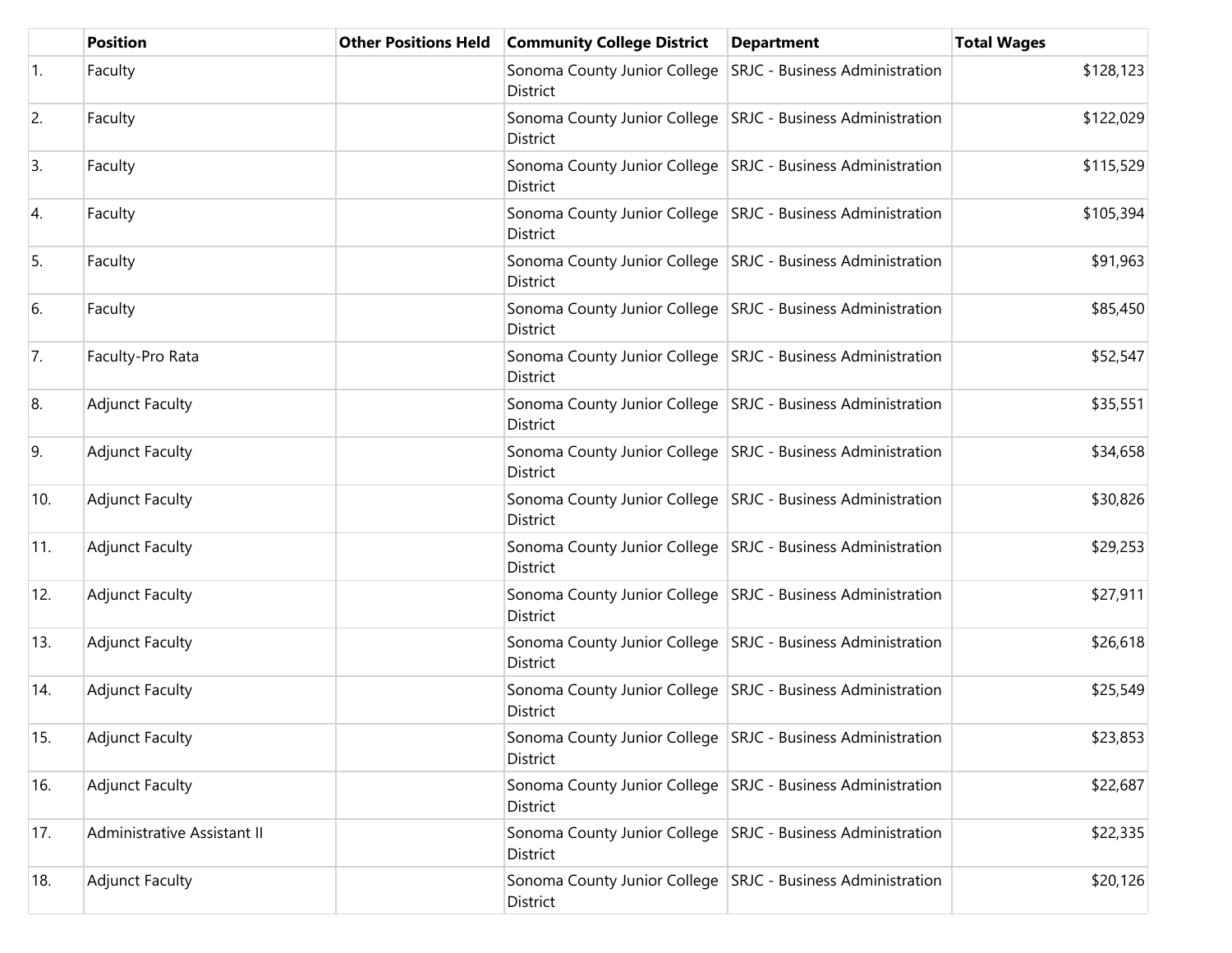| 19. | <b>Adjunct Faculty</b> | <b>District</b> | Sonoma County Junior College   SRJC - Business Administration | \$19,936 |
|-----|------------------------|-----------------|---------------------------------------------------------------|----------|
| 20. | <b>Adjunct Faculty</b> | <b>District</b> | Sonoma County Junior College   SRJC - Business Administration | \$18,955 |
| 21. | <b>Adjunct Faculty</b> | District        | Sonoma County Junior College   SRJC - Business Administration | \$15,155 |
| 22. | <b>Adjunct Faculty</b> | District        | Sonoma County Junior College   SRJC - Business Administration | \$14,983 |
| 23. | <b>Adjunct Faculty</b> | District        | Sonoma County Junior College   SRJC - Business Administration | \$14,316 |
| 24. | <b>Adjunct Faculty</b> | <b>District</b> | Sonoma County Junior College   SRJC - Business Administration | \$12,136 |
| 25. | <b>Adjunct Faculty</b> | <b>District</b> | Sonoma County Junior College   SRJC - Business Administration | \$11,907 |
| 26. | <b>Adjunct Faculty</b> | <b>District</b> | Sonoma County Junior College   SRJC - Business Administration | \$9,128  |
| 27. | <b>Adjunct Faculty</b> | District        | Sonoma County Junior College   SRJC - Business Administration | \$9,029  |
| 28. | <b>Adjunct Faculty</b> | District        | Sonoma County Junior College   SRJC - Business Administration | \$8,280  |
| 29. | <b>Adjunct Faculty</b> | District        | Sonoma County Junior College   SRJC - Business Administration | \$8,127  |
| 30. | <b>Adjunct Faculty</b> | <b>District</b> | Sonoma County Junior College   SRJC - Business Administration | \$7,877  |
| 31. | <b>Adjunct Faculty</b> | <b>District</b> | Sonoma County Junior College   SRJC - Business Administration | \$7,671  |
| 32. | <b>Adjunct Faculty</b> | <b>District</b> | Sonoma County Junior College   SRJC - Business Administration | \$4,958  |
| 33. | <b>Adjunct Faculty</b> | District        | Sonoma County Junior College   SRJC - Business Administration | \$4,780  |
| 34. | <b>Adjunct Faculty</b> | District        | Sonoma County Junior College   SRJC - Business Administration | \$4,762  |
| 35. | <b>Adjunct Faculty</b> | <b>District</b> | Sonoma County Junior College   SRJC - Business Administration | \$4,563  |
| 36. | <b>Adjunct Faculty</b> | District        | Sonoma County Junior College   SRJC - Business Administration | \$4,442  |